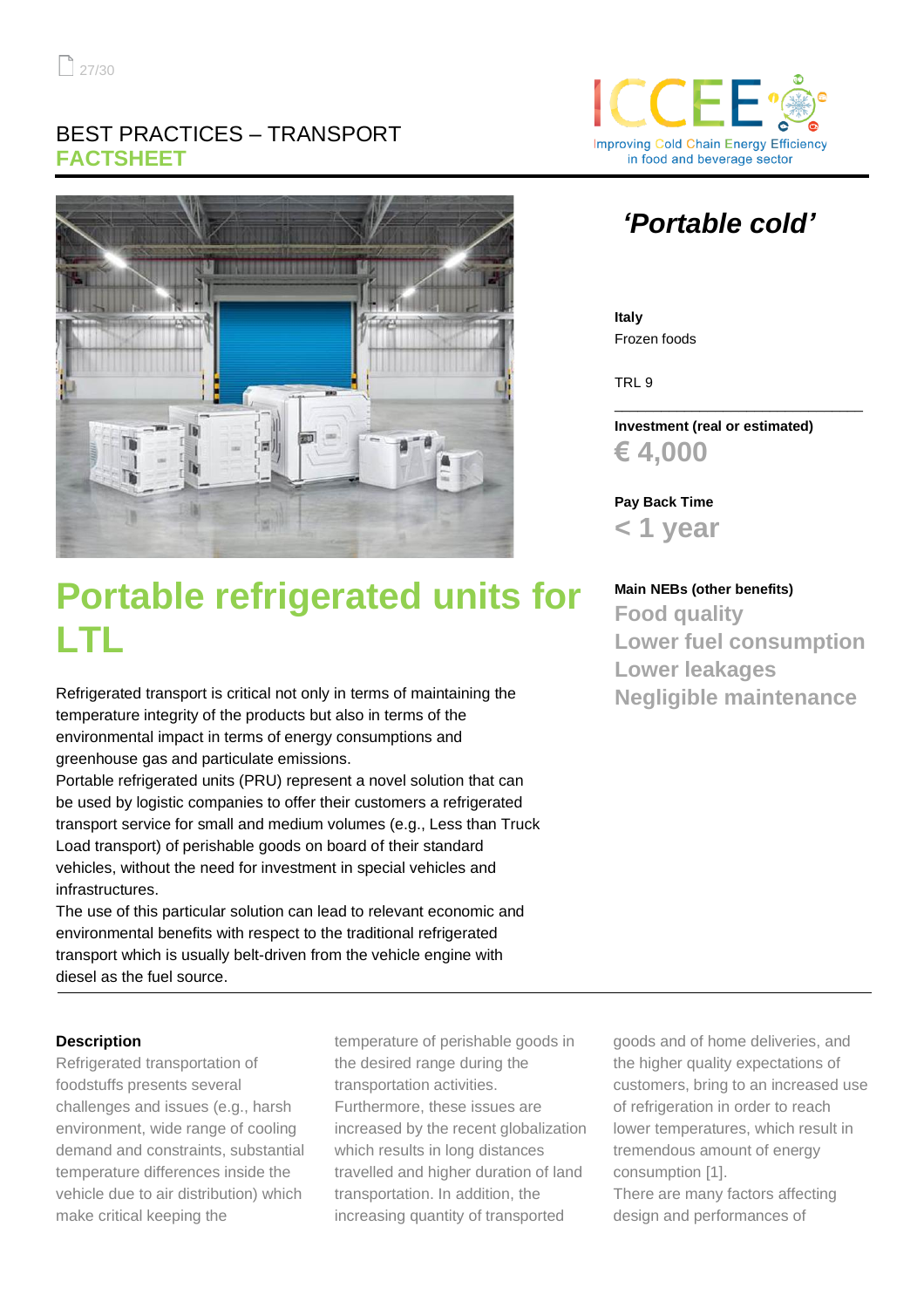### BEST PRACTICES – TRANSPORT **FACTSHEET**

transportation units, such as extreme exterior weather conditions, desired interior conditions, insulation properties, infiltration of air and moisture, trade-offs between construction and operating costs and physical deterioration from shocks and vibrations. In addition, there are logistic activities that cause air infiltrations which lead to a remarkable increase of the cooling demand and, consequently, of the energy usage, and which may also affect the product temperature and quality. The most relevant are the frequent temporary opening of the vehicle doors for the delivery of the products, and the temporary interruptions of refrigeration function due to engine power off, mainly during loading and unloading of the products [2]. For instance, a food product can be subject to about 50 door-openings during a multi-drop delivery [3]. While, ground operations for loading and unloading products frequently report increases in temperature due to the length of time that pallets are kept at inappropriate ambient temperatures waiting for material handling activities. As a consequence, the stakeholders' awareness on these significant environmental impacts put an increasing demand for the definition of new solutions for more sustainable refrigerated transport activities. Recently, a portable refrigerated unit (PRU) has been proposed as a new solution for overcoming the previously defined issues [4]. The ColdTainer<sup>1</sup> solution is an active transportable insulated and

refrigerated unit designed and produced by the company Euroengel Srl.

#### **What is the improvement focus?**

Portable refrigerated units are made of polyethylene for food use with a rotational molding technology, which allows to obtain unique impact resistant cable bodies. Such containers can be easily sanitized in compliance with Directive 93/43/EEC (HACCP). The thermal insulation is made of expanded polyurethane, with thickness ranging from 65 to 130 mm. Furthermore, the larger models are tested in accordance with ATP regulations and have a technical dispersion coefficient "K" less than 0.40 Wm2/K. The refrigeration units use Danfoss hermetic compressors (12-24Vdc), developed specifically for use on vehicles and therefore with low absorption and can function perfectly even in the presence of vibrations and angles up to 30°C. Coolant gas

is R134a, non-flammable and compatible with environmental regulations, for  $+ 4 °C$  solutions while R404a for – 20 °C solutions.

#### **Benefits**

The use of active refrigerated containers simplifies different phases of the cold chain with obvious reduction in direct and indirect costs, a significant improvement in delivery time, and also a reduction in the risk of food contamination and breaks in the chain itself. This entails environmental benefits in terms of reducing energy consumption and



CO<sup>2</sup> emissions. In particular, this technology simplifies transport and storage of refrigerated goods. From the storage point of view, containers can be placed in nonrefrigerated traditional warehouses and used as a local refrigerated space by connecting them to the power supply. This allows you to not make specific refrigerated warehouses while avoiding investments. From the transport point of view, these containers can therefore be loaded directly with a forklift truck on an un-refrigerated truck (powered by 12V/24V batteries of the vehicle) for direct delivery to their final destination. This system therefore eliminates the need for specialized refrigerated vehicles. PRUs enable also the joint delivery and storage of refrigerated and nonrefrigerated goods, since they allow to set different temperatures to each unit avoiding the deterioration of products. In particular, in the food supply chain where the temperature, relative humidity, hygienic conditions and possibly even air composition must be strictly controlled and monitored to accelerate or slow down the product aging process (controlled atmospheres). PRUs allow also to avoid the partitioning of the warehouse into smaller cells for the preservation of goods with similar characteristics.

*The use of active refrigerated containers simplifies different phases of the cold chain with obvious reduction in direct and indirect costs.*

**\_\_\_\_\_\_\_\_\_\_\_\_\_\_\_\_\_\_\_\_\_\_\_\_\_\_\_\_\_**

**\_\_\_\_\_\_\_\_\_\_\_\_\_\_\_\_\_\_\_\_\_\_\_\_\_\_\_\_\_**

<sup>1</sup> https://www.coldtainer.it